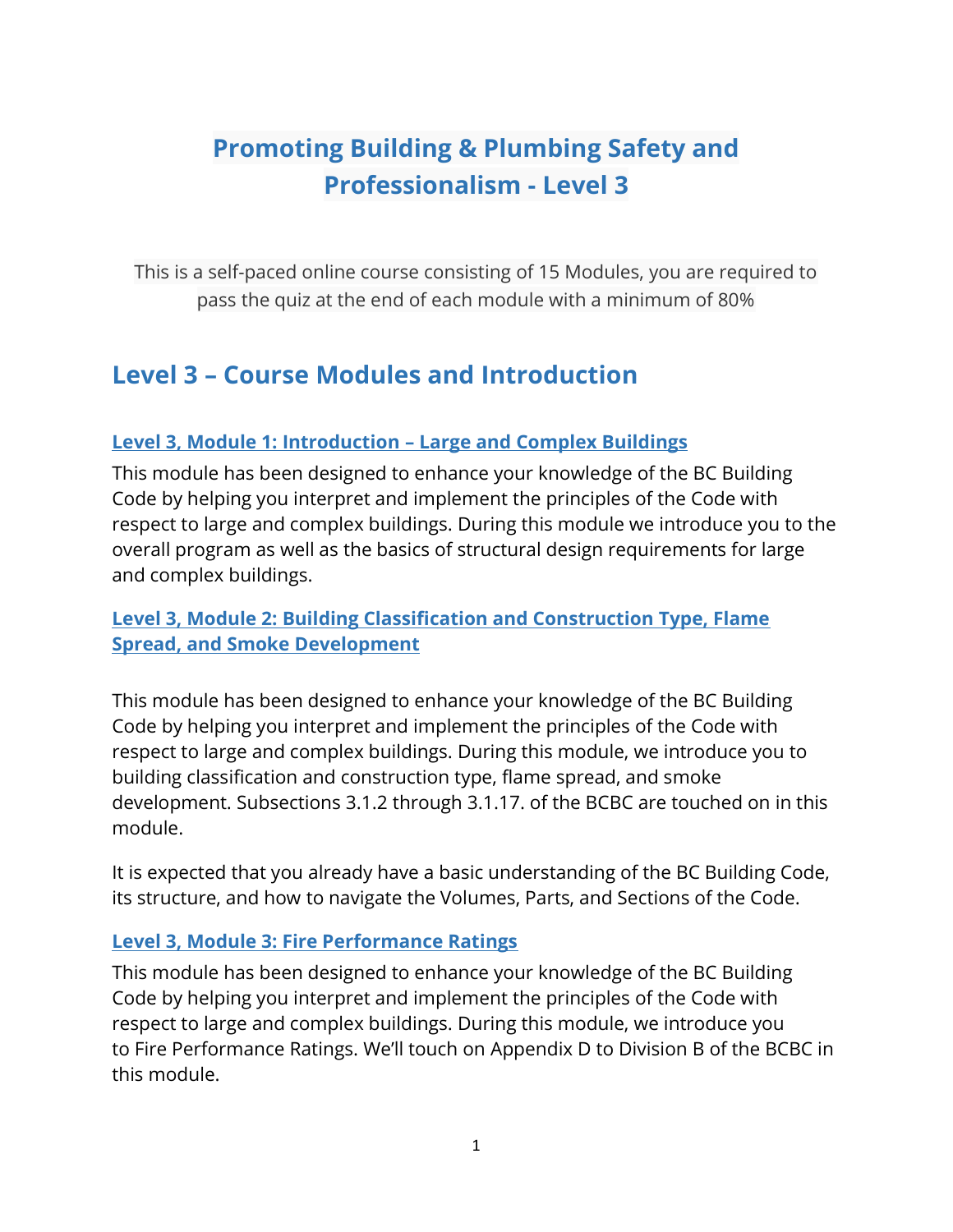It is expected that you already have a basic understanding of the BC Building Code, its structure, and how to navigate the Volumes, Parts, and Sections of the Code.

# Level 3, Module 4: Fire Safety - Passive Elements

This module has been designed to enhance your knowledge of the BC Building Code by helping you interpret and implement the principles of the Code with respect to large and complex buildings. During this module, we introduce you to the passive elements of Fire Safety.

It is expected that you already have a basic understanding of the BC Building Code, its structure, and how to navigate the Volumes, Parts, and Sections of the Code.

# Level 3, Module 5: Fire Safety - Active Elements

It is expected that you already have a basic understanding of the BC Building Code, its structure, and how to navigate the Volumes, Parts, and Sections of the Code.

This module has been designed to enhance your knowledge of the BC Building Code by helping you interpret and implement the principles of the Code with respect to large and complex buildings. During this module, we introduce you to the active elements of Fire Safety.

It is expected that you already have a basic understanding of the BC Building Code, its structure, and how to navigate the Volumes, Parts, and Sections of the Code.

### Level 3, Module 6: Safety Within Floor Areas and Accessibility

This module has been designed to enhance your knowledge of the BC Building Code by helping you interpret and implement the principles of the Code with respect to large and complex buildings. During this module, we introduce safety within floor areas and accessibility – Sections 3.3. and 3.8.

It is expected that you already have a basic understanding of the BC Building Code, its structure, and how to navigate the Volumes, Parts, and Sections of the Code.

### Level 3, Module 7: Exits

This module has been designed to enhance your knowledge of the BC Building Code by helping you interpret and implement the principles of the Code with respect to large and complex buildings. During this module, we introduce exits - Section 3.4.

It is expected that you already have a basic understanding of the BC Building Code, its structure, and how to navigate the Volumes, Parts, and Sections of the Code.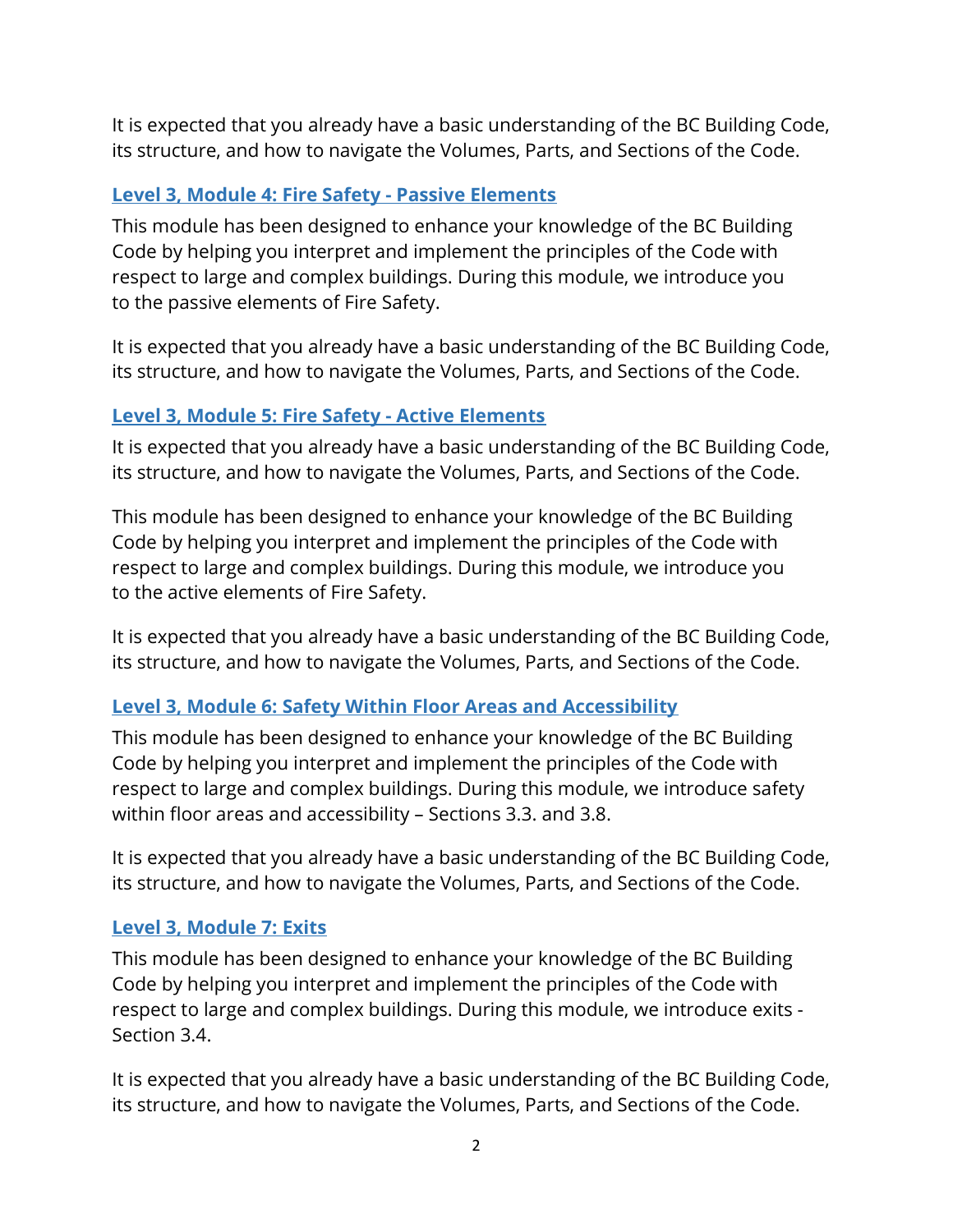# Level 3, Module 8: Vertical Transportation, Service Facilities, and Environmental Separation

This module has been designed to enhance your knowledge of the BC Building Code by helping you interpret and implement the principles of the Code with respect to large and complex buildings. During this module, we introduce vertical transportation, service facilities, and environmental separation - Sections 3.5., 3.6., and Part 5.

It is expected that you already have a basic understanding of the BC Building Code, its structure, and how to navigate the Volumes, Parts, and Sections of the Code.

### Level 3, Module 9: Health Requirements and Accessibility

This module has been designed to enhance your knowledge of the BC Building Code by helping you interpret and implement the principles of the Code with respect to large and complex buildings. During this module, we introduce health requirements and accessibility - Sections 3.7. and 3.8.

It is expected that you already have a basic understanding of the BC Building Code, its structure, and how to navigate the Volumes, Parts, and Sections of the Code.

# Level 3, Module 10: Tents and Air-Supported Structures, and Multiple-Tenant Self-Storage Warehouses

This module has been designed to enhance your knowledge of the BC Building Code by helping you interpret and implement the principles of the Code with respect to large and complex buildings. During this module, we introduce tents, airsupported structures, and multiple-tenant self-storage warehouses - Subsection 3.1.6. and Article 3.3.5.9.

It is expected that you already have a basic understanding of the BC Building Code, its structure, and how to navigate the Volumes, Parts, and Sections of the Code.

# Level 3, Module 11: Alternative Solutions, Renovations, and Relocated **Buildings**

This module has been designed to enhance your knowledge of the BC Building Code by helping you interpret and implement the principles of the Code with respect to large and complex buildings. During this module, we introduce alternative solutions, renovations, and relocated buildings.

It is expected that you already have a basic understanding of the BC Building Code, its structure, and how to navigate the Volumes, Parts, and Sections of the Code.